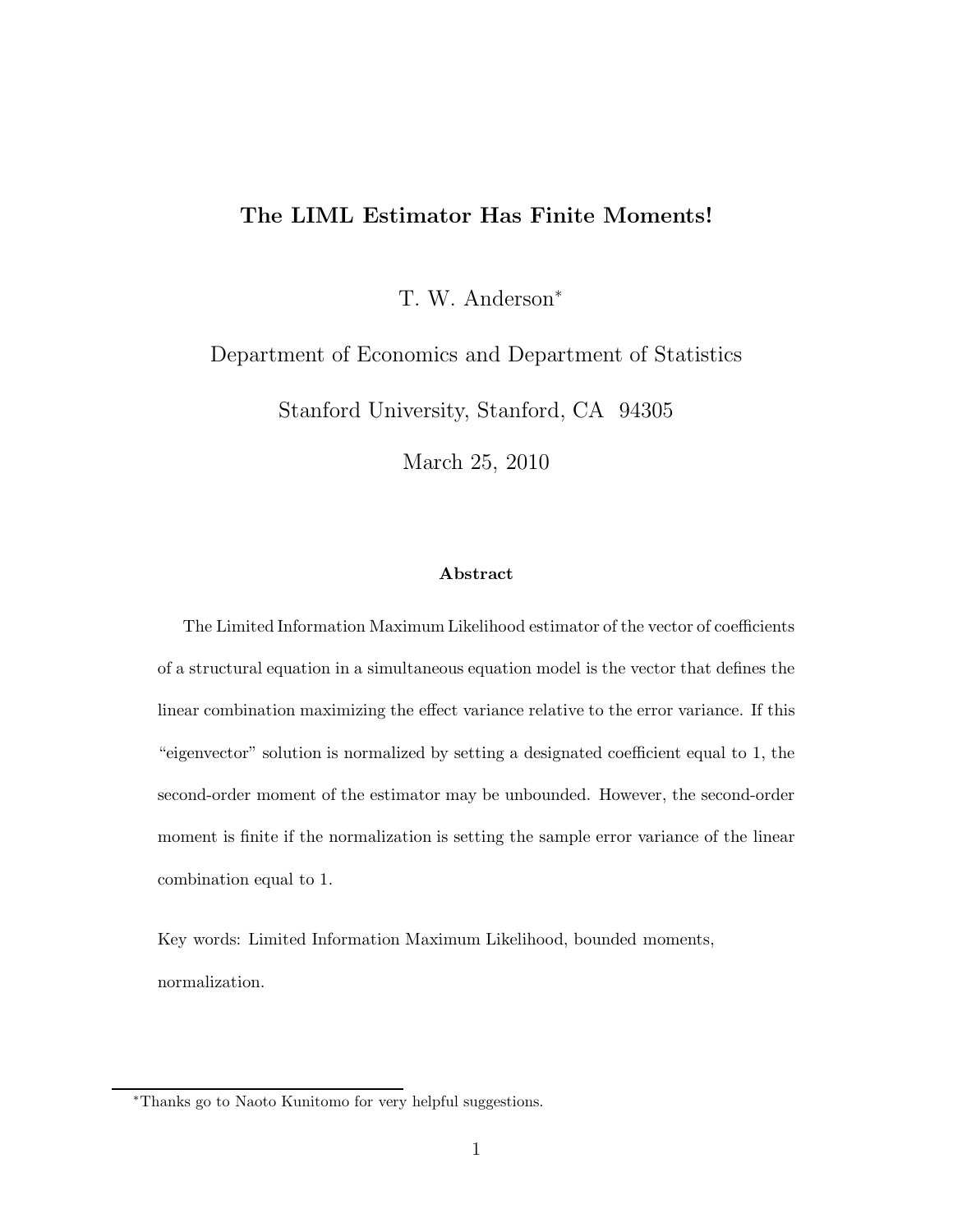# 1 Introduction.

The Limited Information Maximum Likelihood (LIML) estimator (Anderson and Rubin, 1949) was introduced as the solution of an "eigenvalue" problem, that is, a solution for b in a homogeneous equation

$$
(\mathbf{G} - d_1 \mathbf{H}) \mathbf{b} = \mathbf{0},\tag{1}
$$

where  $d_1$  is the smallest root of

$$
|\mathbf{G} - d\mathbf{H}| = 0,\t(2)
$$

and **G** and **H** are  $p \times p$  positive semi-definite and positive definite matrices, respectively. A solution b to (1) can be multiplied by a nonzero number to obtain another solution. The conventional normalization of b has been to require

$$
\mathbf{b}'\mathbf{\Phi}\mathbf{b} = 1,\tag{3}
$$

where  $\Phi$  is a given  $p \times p$  constant positive semi-definite matrix. When

$$
\Phi = \begin{bmatrix} 1 & 0 \\ 0 & 0 \end{bmatrix},\tag{4}
$$

the normalization is equivalent to setting  $b_1 = 1$ , where  $b_1$  is the first component of **b**.

There is a general perception among econometricians that the LIML estimator does not have finite moments. For example, Fuller (1977) wrote "the limited information estimator does not possess moments." Mariano and Sawa (1972) have found the exact distribution of  $b_2$  when  $\mathbf{b} = (1, b_2)'$  and showed that  $\mathcal{E}b_2^2 < \infty$  is not necessarily true.

The purpose of this present paper is to show that the *natural* normalization of

$$
\mathbf{b}' \frac{1}{T} \mathbf{H} \mathbf{b} = 1 \tag{5}
$$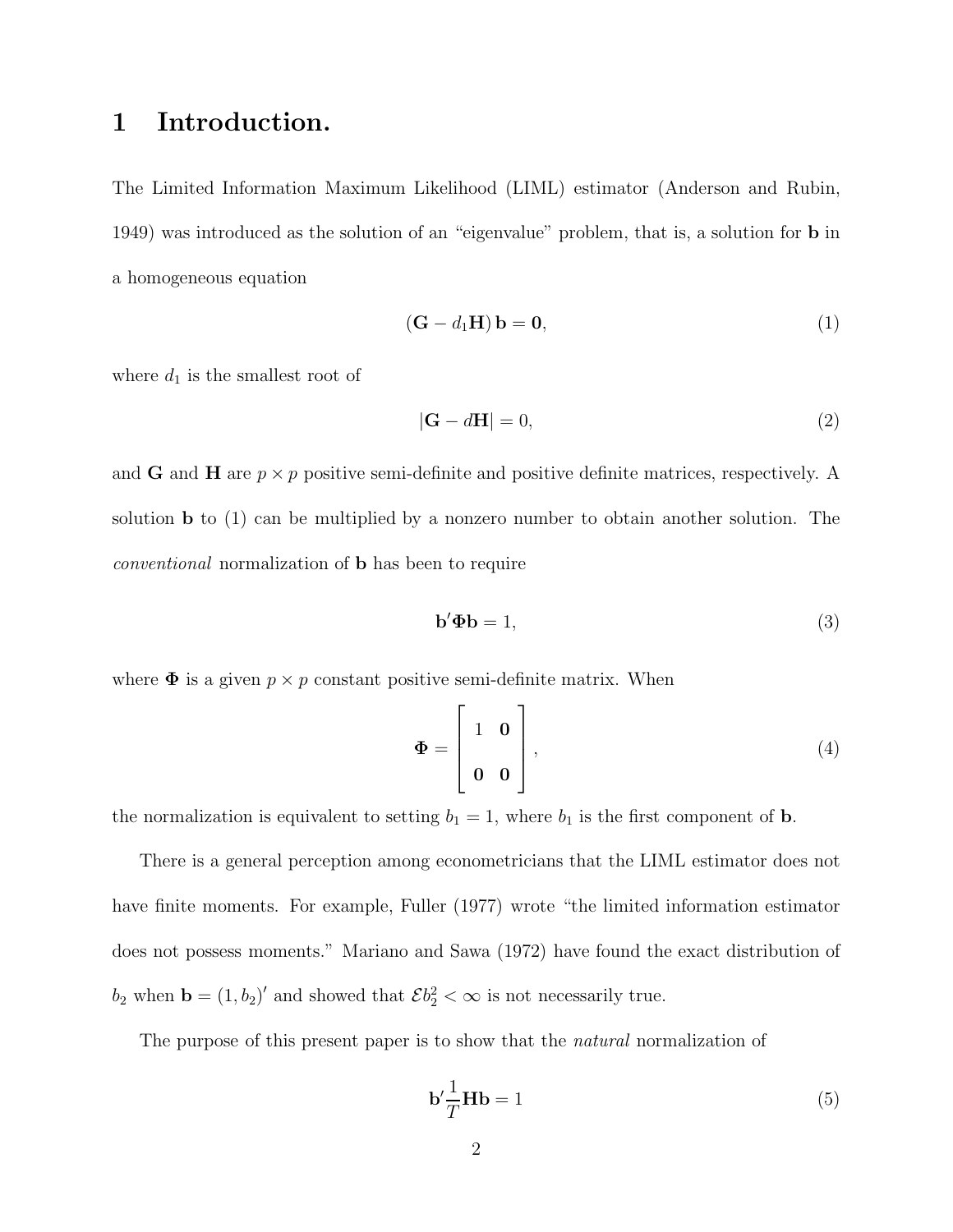yields an estimator with finite moments (if  $T \geq p + q + 2$ ). While the conventional normalization has some advantages in interpretation, the natural normalization has the advantage of invariance with respect to linear transformations, for example, changes of the units of measurement. Anderson and Rubin considered both normalizations.

## 2 The model, normalizations, and invariances.

Let Y be a  $T \times p$  matrix of observed endogenous or dependent variables, Z a  $T \times q$  matrix of exogenous or independent variables, and  $V$  a  $T \times p$  matrix of unobserved random disturbances satisfying

$$
\mathbf{Y} = \mathbf{Z}\mathbf{\Pi} + \mathbf{V},\tag{6}
$$

the "reduced form." The rows of

$$
\mathbf{V} = \begin{bmatrix} \mathbf{v}'_1 \\ \vdots \\ \mathbf{v}'_T \end{bmatrix}
$$
 (7)

are assumed to be independently normally distributed with mean  $\mathcal{E}v_t = 0$  and covariance  $\mathcal{E} \mathbf{v}_t \mathbf{v}'_t = \mathbf{\Omega}$  (assumed to be positive definite). A "structural equation" may be defined by

$$
\mathbf{Y}\boldsymbol{\beta} = \mathbf{u},\tag{8}
$$

where  $\mathbf{u} = \nabla \beta$  and

$$
\Pi \beta = 0. \tag{9}
$$

If  $rank(\Pi) = p - 1$ , (9) determines  $\beta$  uniquely except for a multiplicative constant. The natural normalization of the parameter vector  $\beta$  is

$$
\beta' \Omega \beta = 1. \tag{10}
$$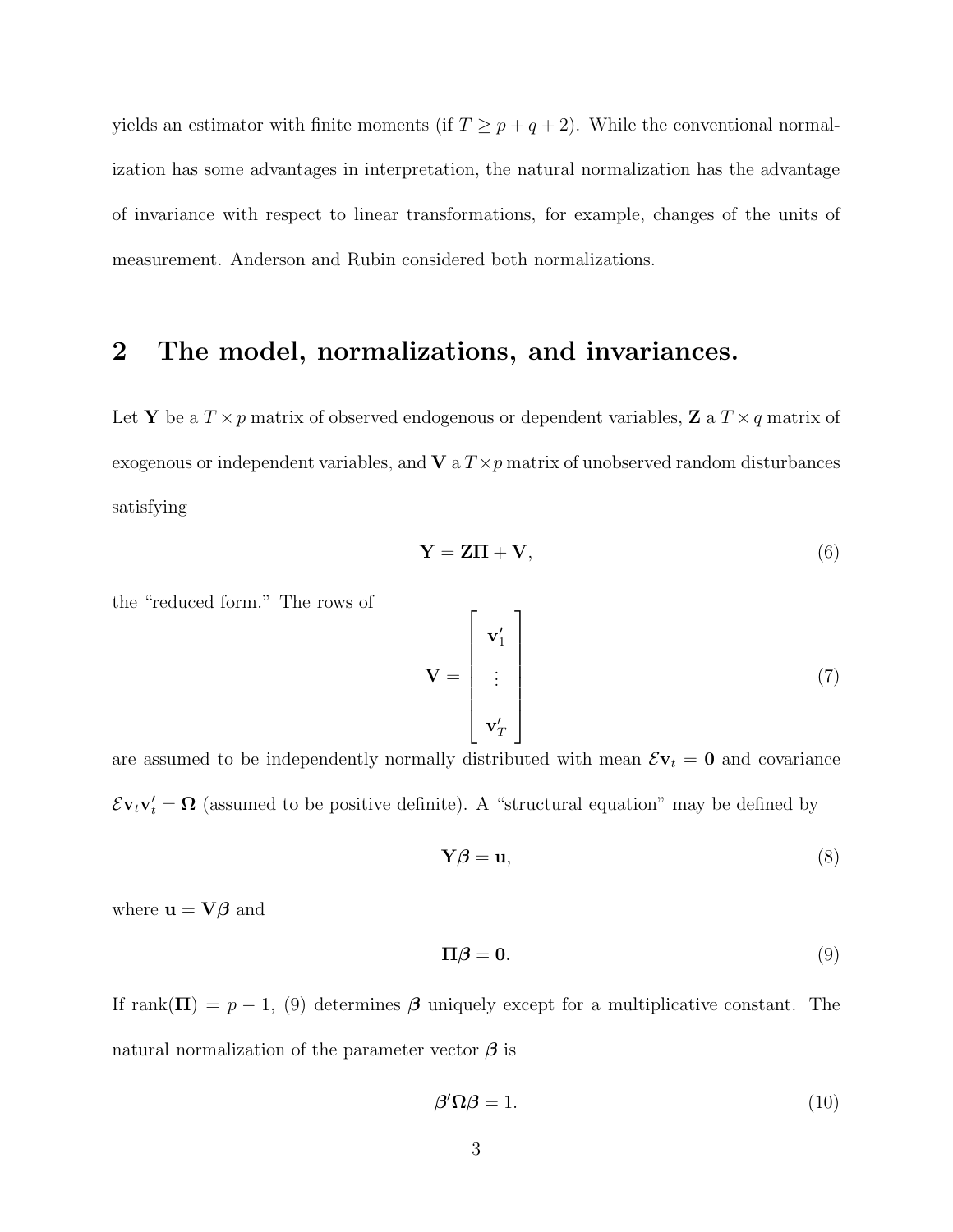The conventional normalization is

$$
\beta' \Phi \beta = 1,\tag{11}
$$

where  $\Phi$  is a given  $p \times p$  constant positive semi-definite matrix. It is conventional to take  $\Phi$  as (4), which is equivalent to setting  $\beta_1 = 1$ , where  $\beta_1$  is the first component of  $\beta$ . (Sometimes it is convenient to write  $\boldsymbol{\beta}' = (1, -\boldsymbol{\beta}_2')$  $'_{2}).$ 

An important advantage of the natural normalization is that the model is invariant with respect to linear transformations of the dependent variable. If

$$
\mathbf{Y}^* = \mathbf{Y}\mathbf{C}, \quad \mathbf{\Omega}^* = \mathbf{C}'\mathbf{\Omega}\mathbf{C}, \quad \mathbf{\Pi}^* = \mathbf{\Pi}\mathbf{C}, \quad \boldsymbol{\beta}^* = \mathbf{C}^{-1}\boldsymbol{\beta}, \quad \mathbf{V}^* = \mathbf{V}\mathbf{C}, \tag{12}
$$

where **C** is nonsingular, then

$$
\Pi^*\beta^* = 0, \quad \beta^{*'}\Omega^*\beta^* = 1,
$$
\n(13)

corresponding to (9) and (10). Regardless of normalization, the model is invariant with respect to linear transformations of the exogenous variables. If

$$
\mathbf{Z}^+ = \mathbf{Z}\mathbf{D}, \quad \mathbf{\Pi}^+ = \mathbf{D}^{-1}\mathbf{\Pi}, \tag{14}
$$

where  **is nonsingular, then** 

$$
\Pi^+ \beta = 0 \tag{15}
$$

corresponding to  $(9)$ . The model  $(6)$ ,  $(9)$ , and  $(10)$  is *invariant* with respect to nonsingular linear transformations of Y and Z.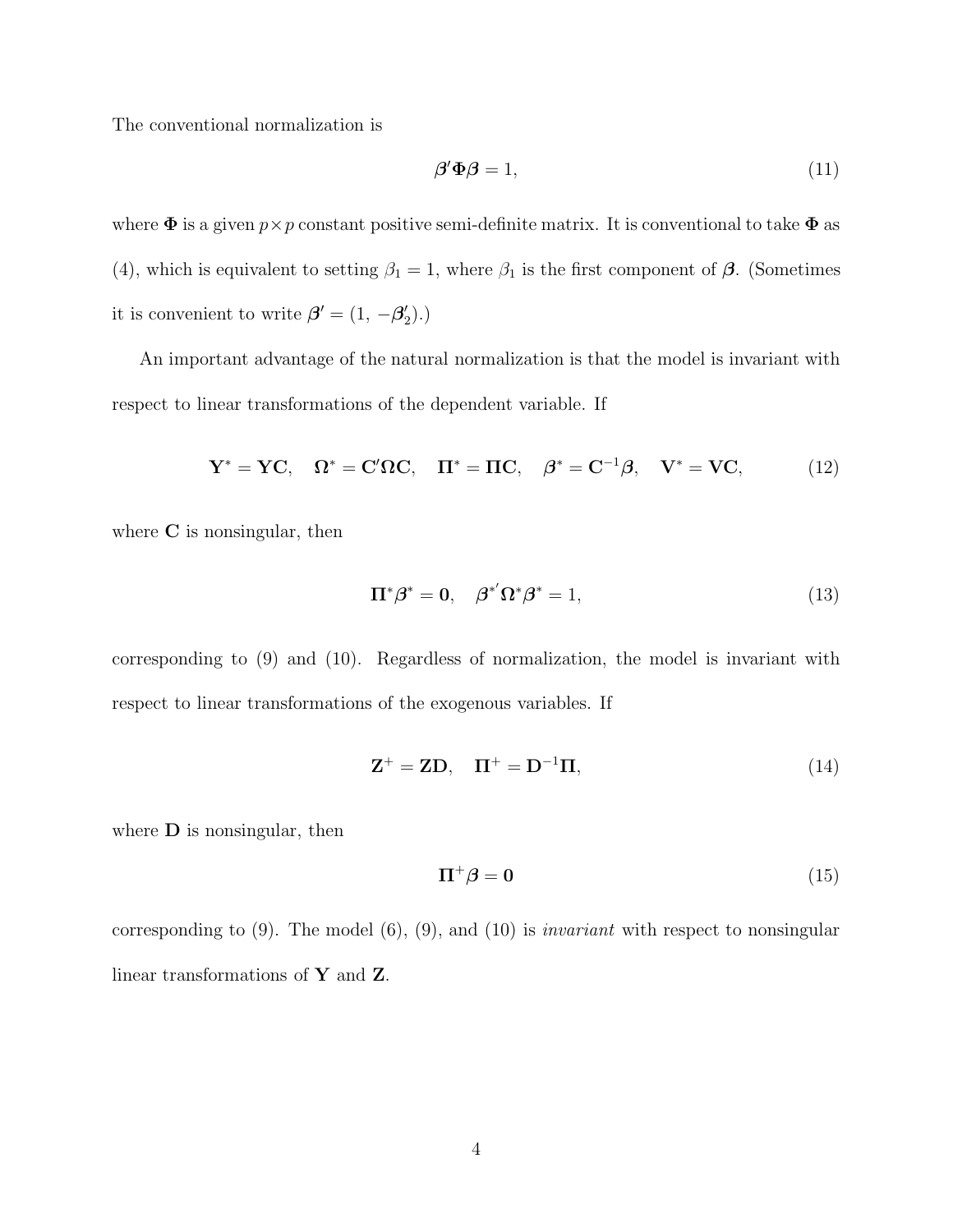# 3 Estimation.

**Theorem 1.** The LIML estimator of  $\beta$  normalized by (10) is invariant with respect to transformations (12) and (14).

A sufficient set of statistics is

$$
\mathbf{P} = \mathbf{A}^{-1} \mathbf{Z}' \mathbf{Y}, \qquad \mathbf{H} = \mathbf{Y}' \mathbf{Y} - \mathbf{P}' \mathbf{A} \mathbf{P}, \tag{16}
$$

where  $A = Z'Z$ . Under the transformations (12) and (14) A transforms to  $D'AD$ , P transforms to  $D^{-1}PC$ , and H transforms to C'HC.

Anderson and Rubin derived the maximum likelihood estimates of  $\Pi$ ,  $\Omega$ , and  $\beta$  under the conditions  $(9)$  and  $(10)$ . Let **b** satisfy  $(1)$  where

$$
\mathbf{G} = \mathbf{P}' \mathbf{A} \mathbf{P}, \quad \mathbf{H} = \mathbf{Y}' \mathbf{Y} - \mathbf{P}' \mathbf{A} \mathbf{P}, \tag{17}
$$

and

$$
\mathbf{b}' \frac{1}{T} \mathbf{H} \mathbf{b} = 1. \tag{18}
$$

Then the maximum likelihood estimator of  $\beta$  satisfying (9) and (10) is

$$
\hat{\boldsymbol{\beta}} = \frac{1}{\sqrt{\mathbf{b}'\hat{\boldsymbol{\Omega}}}\mathbf{b}} = \frac{1}{\sqrt{1+d_1}} \mathbf{b},\tag{19}
$$

where

$$
\hat{\mathbf{\Omega}} = \frac{1}{T} \mathbf{H} + d_1 \left(\frac{1}{T} \mathbf{H}\right) \mathbf{b} \mathbf{b}' \left(\frac{1}{T} \mathbf{H}\right).
$$
\n(20)

Note that (18) and (20) imply

$$
\mathbf{b}'\hat{\mathbf{\Omega}}\mathbf{b} = 1 + d_1 \tag{21}
$$

and

$$
\hat{\boldsymbol{\beta}}' \hat{\boldsymbol{\Omega}} \hat{\boldsymbol{\beta}} = 1. \tag{22}
$$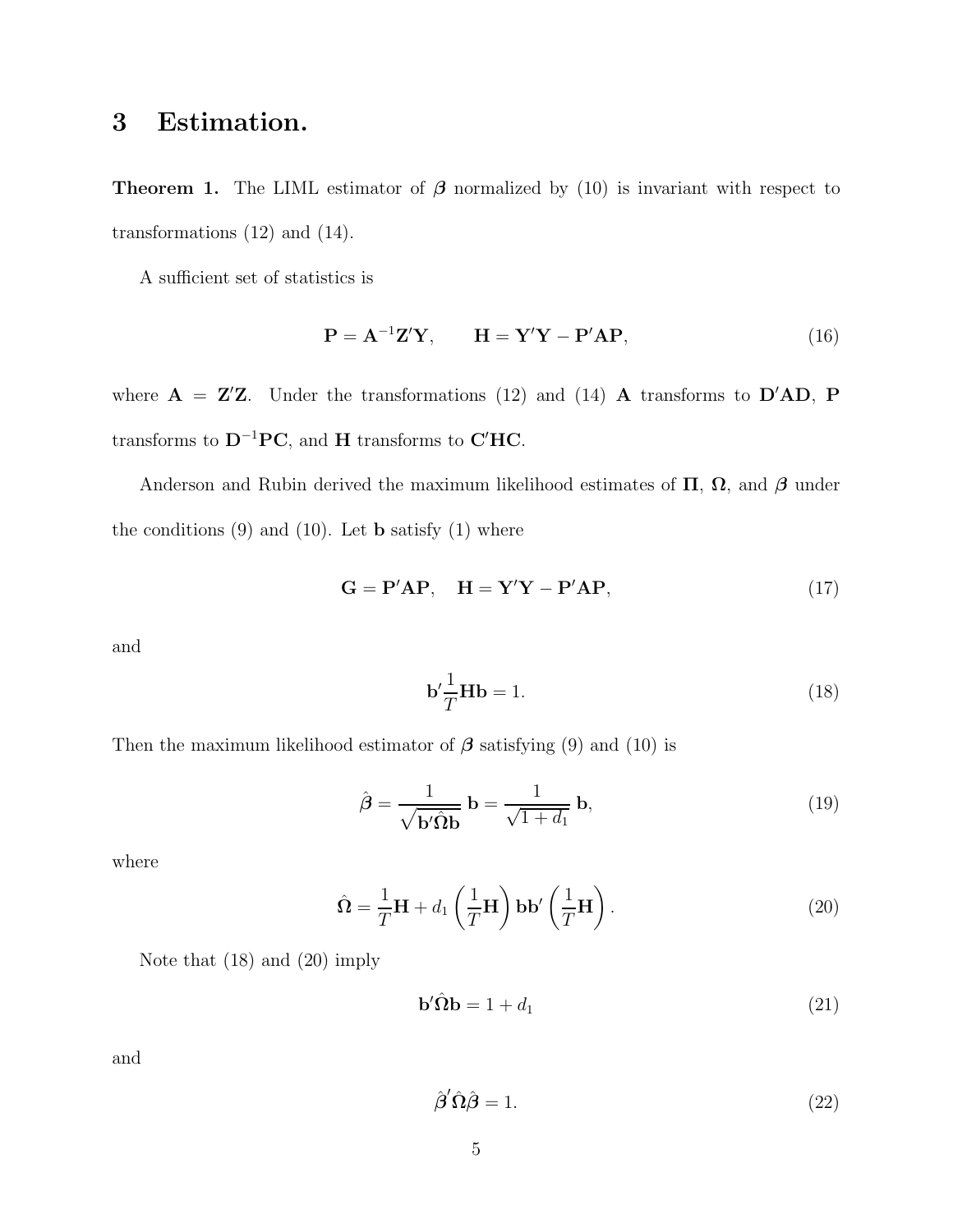**Theorem 2.** The LIML estimator  $\hat{\boldsymbol{\beta}}$  normalized by (10) satisfies

$$
\mathcal{E}\hat{\boldsymbol{\beta}}'\hat{\boldsymbol{\beta}} < \infty \tag{23}
$$

if  $T \geq p+q+2$ .

*Proof.* By virtue of  $(18)$ ,  $(19)$ , and  $(21)$ 

$$
\mathcal{E}\hat{\beta}'\hat{\beta} = \mathcal{E}\frac{\mathbf{b}'\mathbf{b}}{1+d_1} = \mathcal{E}\frac{\mathbf{b}'\mathbf{b}}{(1+d_1)\mathbf{b}'\frac{1}{T}\mathbf{H}\mathbf{b}}
$$
  
 
$$
\leq \mathcal{E}\frac{\mathbf{b}'\mathbf{b}}{\mathbf{b}'\frac{1}{T}\mathbf{H}\mathbf{b}} \leq \mathcal{E}\frac{T}{\min_{\mathbf{c}} \frac{\mathbf{c}'\mathbf{H}\mathbf{c}}{\mathbf{c}'\mathbf{c}}}.
$$
 (24)

Note that

$$
\min_{\mathbf{c}} \frac{\mathbf{c'} \mathbf{H} \mathbf{c}}{\mathbf{c'} \mathbf{c}} = \ell_1,\tag{25}
$$

where  $\ell_1$  is the smallest characteristic root of  $\mathbf H,$  which has a Wishart distribution with  $T-q$ degrees of freedom and  $\mathcal{E}H = (T - q)\Omega$ . By the invariance (12)  $\mathcal{E}(1/\ell_1) < \infty$  if and only if  $\mathcal{E}(1/m_1) < \infty$ , where  $m_1$  is the smallest characteristic root of  $\mathbf{H}^* = \mathbf{C}'\mathbf{HC}$  for  $\mathbf{\Omega}^* = \mathbf{I}_p$ .

The density of  $m_1 \le m_2 \le \ldots \le m_p$  (the roots of  $|\mathbf{H}^* - m \mathbf{I}_p| = 0$ ) is

$$
f (m_1, ..., m_p; n, p)
$$
  
=  $C \prod_{i=1}^p m_i^{\frac{1}{2}(n-p-1)} e^{-\frac{1}{2} \sum_{i=1}^p m_i} \prod_{i < j} (m_j - m_i), \quad p \le n,$  (26)

where  $n = T - q$  and

$$
C = \frac{\pi^{\frac{1}{2}p^2}}{2^{\frac{1}{2}pn} \Gamma_p(n) \Gamma_p(p)}\tag{27}
$$

[Anderson (2003), Theorem 13.3.2]. Then

$$
\mathcal{E}\frac{1}{m_1} = \int_{0}^{\infty} \int_{0}^{m_p} \dots \int_{0}^{m_2} \frac{1}{m_1} f(m_1, \dots, m_p; n, p) dm_1 \dots dm_{p-1} dm_p
$$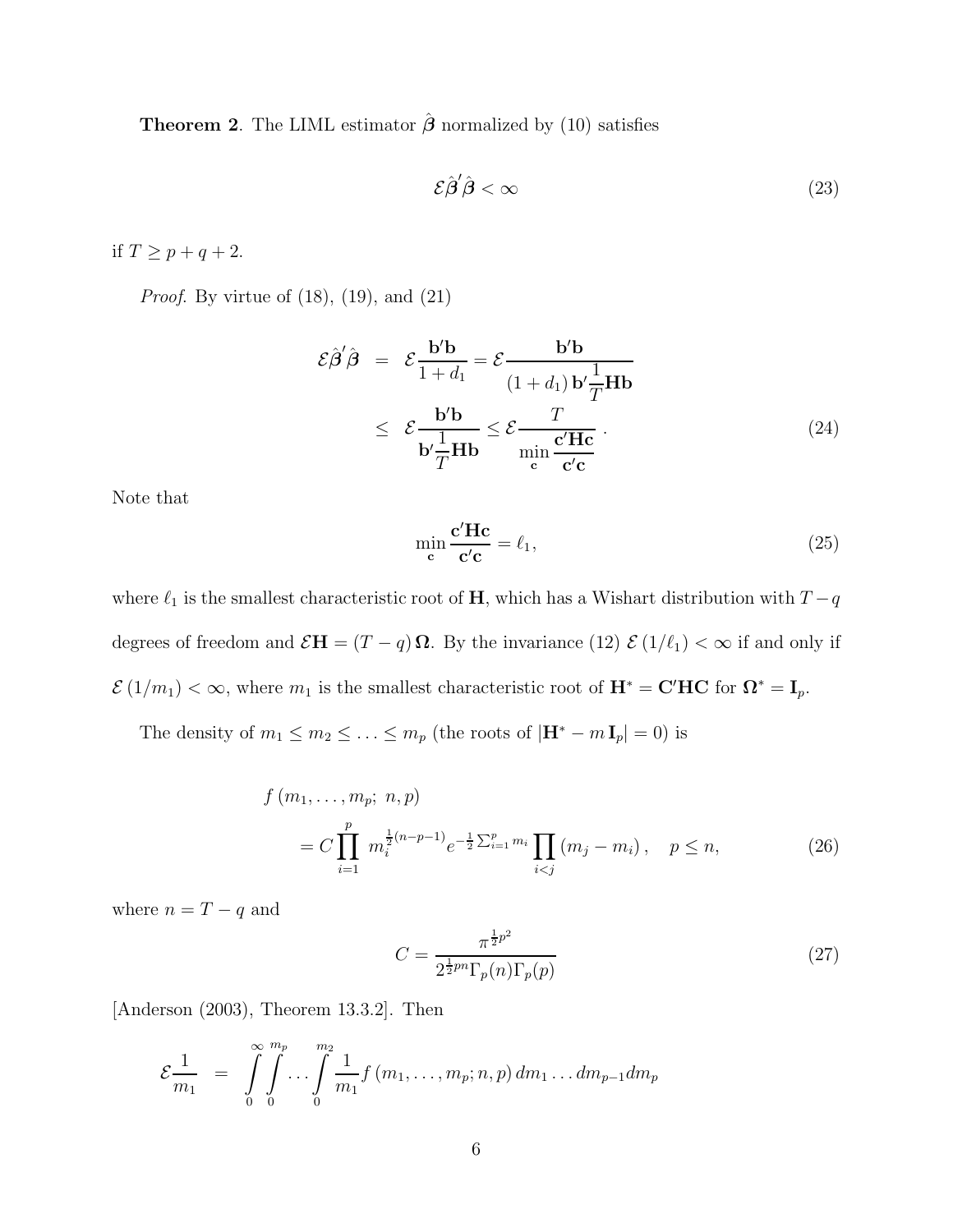$$
\leq C \int_{0}^{\infty} \int_{0}^{\infty} \dots \int_{0}^{\infty} m_1^{\frac{1}{2}(n-p-3)} m_2^{\frac{1}{2}(n-p+1)} \dots m_p^{\frac{1}{2}(n+p-3)} e^{-\frac{1}{2} \sum_{i=1}^p m_i} dm_1 \dots dm_p
$$
  
=  $C 2^{\frac{1}{2}(p^2-1)} \Gamma \left( \frac{n-p-1}{2} \right) \Gamma \left( \frac{n-p+3}{2} \right) \dots \Gamma \left( \frac{n+p-1}{2} \right).$  (28)

Thus  $\mathcal{E}(1/m_1) < \infty$  if  $n \ge p+2$ , that is, if  $T - q \ge p+2$ . Q.E.D.

Mariano and Sawa (1972) pointed out that the LIML estimator for  $p = 2$  with the conventional normalization does not necessarily have finite moments. Their analysis is based on a doubly-infinite series for the density of  $\hat{\beta}_2$  when the conventional normalization is used and  $\hat{\boldsymbol{\beta}}_2$  is a scalar.

Theorem 2 shows that the lack of finite moments under conventional normalization is a feature of the normalization, not of the LIML estimator itself.

# 4 Generalizations.

In a more general model the structural equation is

$$
\mathbf{Y}_1 \boldsymbol{\beta}_1 = \mathbf{Z}_1 \boldsymbol{\gamma}_1 + \mathbf{u},\tag{29}
$$

where  $Y = (Y_1, Y_2), Z = (Z_1, Z_2), V = (V_1, V_2), u = V\beta = V_1\beta_1,$ 

$$
\mathbf{\Pi} = \begin{bmatrix} \mathbf{\Pi}_{11} & \mathbf{\Pi}_{12} \\ \mathbf{\Pi}_{21} & \mathbf{\Pi}_{22} \end{bmatrix}, \quad \boldsymbol{\beta} = \begin{bmatrix} \boldsymbol{\beta}_1 \\ \mathbf{0} \end{bmatrix}.
$$
 (30)

Then  $\Pi\beta = 0$  is

$$
\begin{bmatrix} \Pi_{11}\boldsymbol{\beta}_1 \\ \Pi_{21}\boldsymbol{\beta}_1 \end{bmatrix} = \begin{bmatrix} \boldsymbol{\gamma}_1 \\ \mathbf{0} \end{bmatrix}.
$$
 (31)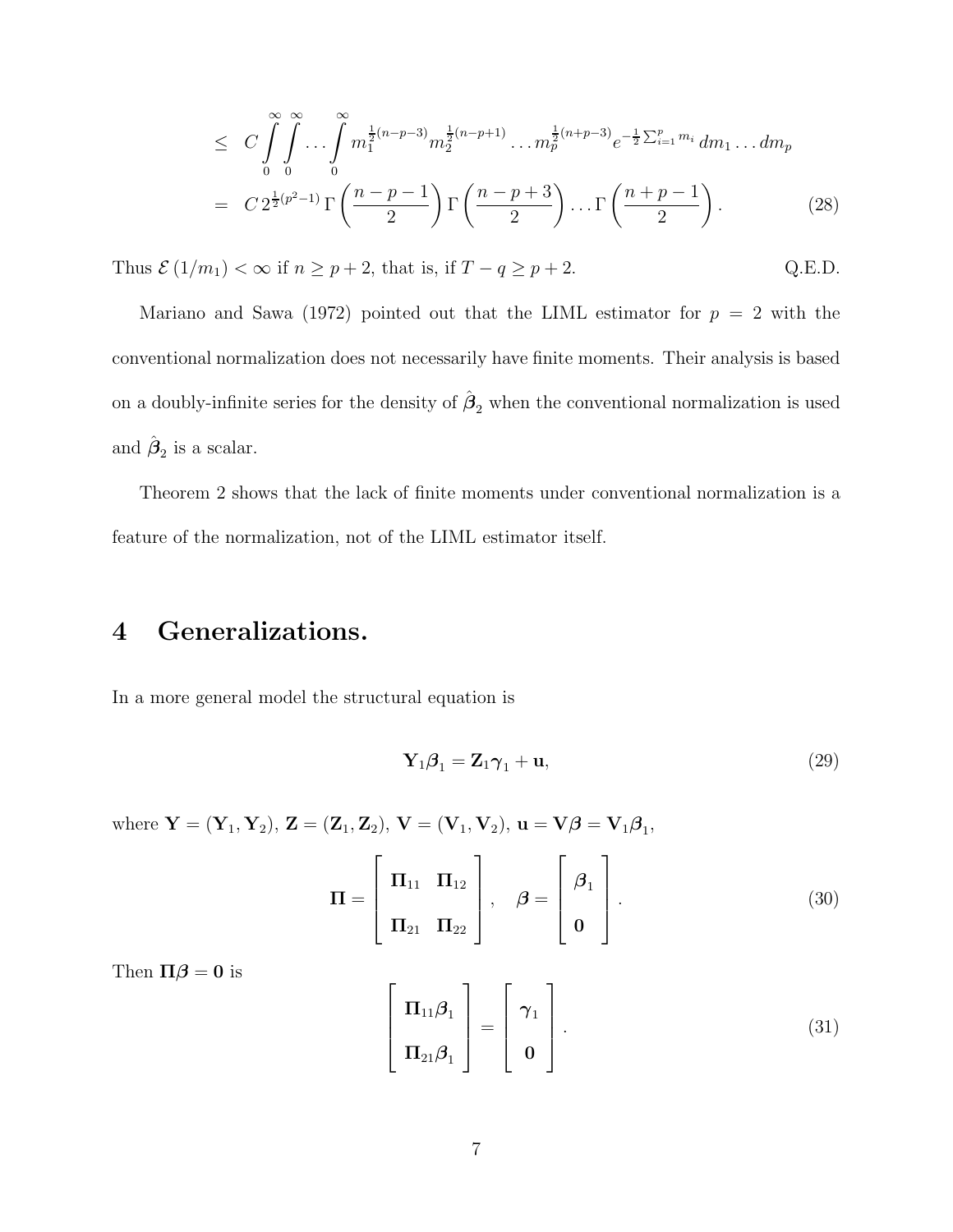Define

$$
\mathbf{A} = \begin{bmatrix} \mathbf{A}_{11} & \mathbf{A}_{12} \\ \mathbf{A}_{21} & \mathbf{A}_{22} \end{bmatrix} = \begin{bmatrix} \mathbf{Z}_1' \mathbf{Z}_1 & \mathbf{Z}_1' \mathbf{Z}_2 \\ \mathbf{Z}_2' \mathbf{Z}_1 & \mathbf{Z}_2' \mathbf{Z}_2 \end{bmatrix},
$$
(32)

$$
\mathbf{A}_{22\cdot 1} = \mathbf{A}_{22} - \mathbf{A}_{21} \mathbf{A}_{11}^{-1} \mathbf{A}_{12}, \tag{33}
$$

$$
\mathbf{Z}_{2\cdot 1} = \mathbf{Z}_2 - \mathbf{Z}_1 \mathbf{A}_{11}^{-1} \mathbf{A}_{12}, \quad \mathbf{P}_{21} = \mathbf{A}_{22\cdot 1}^{-1} \mathbf{Z}_{2\cdot 1}' \mathbf{Y}_1, \tag{34}
$$

$$
\mathbf{H} = \begin{bmatrix} \mathbf{H}_{11} & \mathbf{H}_{12} \\ \mathbf{H}_{21} & \mathbf{H}_{22} \end{bmatrix}, \quad \mathbf{\Omega} = \begin{bmatrix} \mathbf{\Omega}_{11} & \mathbf{\Omega}_{12} \\ \mathbf{\Omega}_{21} & \mathbf{\Omega}_{22} \end{bmatrix}.
$$
 (35)

Then **G** and **H** in (1) and (2) are replaced by  $P'_{21}A_{22\cdot1}P_{21}$  and

$$
\mathbf{H}_{11} = \mathbf{Y}_1' \mathbf{Y}_1 - \mathbf{P}_{11}' \mathbf{A}_{11} \mathbf{P}_{11} - \mathbf{P}_{2.1}' \mathbf{A}_{22.1} \mathbf{P}_{21}.
$$
 (36)

 $\mathbf{H}_{11} (p_1 \times p_1)$  has the Wishart distribution with  $T - q$  degrees of freedom and  $\mathcal{E} \mathbf{H}_{11} =$  $(T - q) \Omega_{11}$ . The condition  $\beta' \Omega \beta = 1$  is

$$
\beta'_1 \Omega_{11} \beta_1 = 1. \tag{37}
$$

Then  $\mathcal{E}\hat{\boldsymbol{\beta}}'\hat{\boldsymbol{\beta}} = \mathcal{E}\hat{\boldsymbol{\beta}}'_1\hat{\boldsymbol{\beta}}_1 < \infty$  if  $T - q \ge p_1 + 2$ .

It might be pointed out that a LIML estimator can be calculated with one normalization and converted to another. For example, the natural normalization may yield  $\hat{\boldsymbol{\beta}} = (\hat{\beta}_1^*, \hat{\beta}_2^*)'$ as the estimator; then  $(1, \hat{\beta}_2^*/\hat{\beta}_1^*$  $\binom{*}{1}$  is an estimator with a conventional normalization; if  $\hat{\beta}_1^*$  $i$ <sup>\*</sup> is very small, one can expect that  $\hat{\beta}_2^*/\hat{\beta}_1^*$  or  $-\hat{\beta}_2^*/\hat{\beta}_1^*$  will have a large variance.

The argument in  $(24)$  and  $(25)$  holds whether or not **H** has a Wishart distribution. Thus

$$
\mathcal{E}\hat{\beta}'\hat{\beta} \le \mathcal{E}\frac{T}{m_1} \tag{38}
$$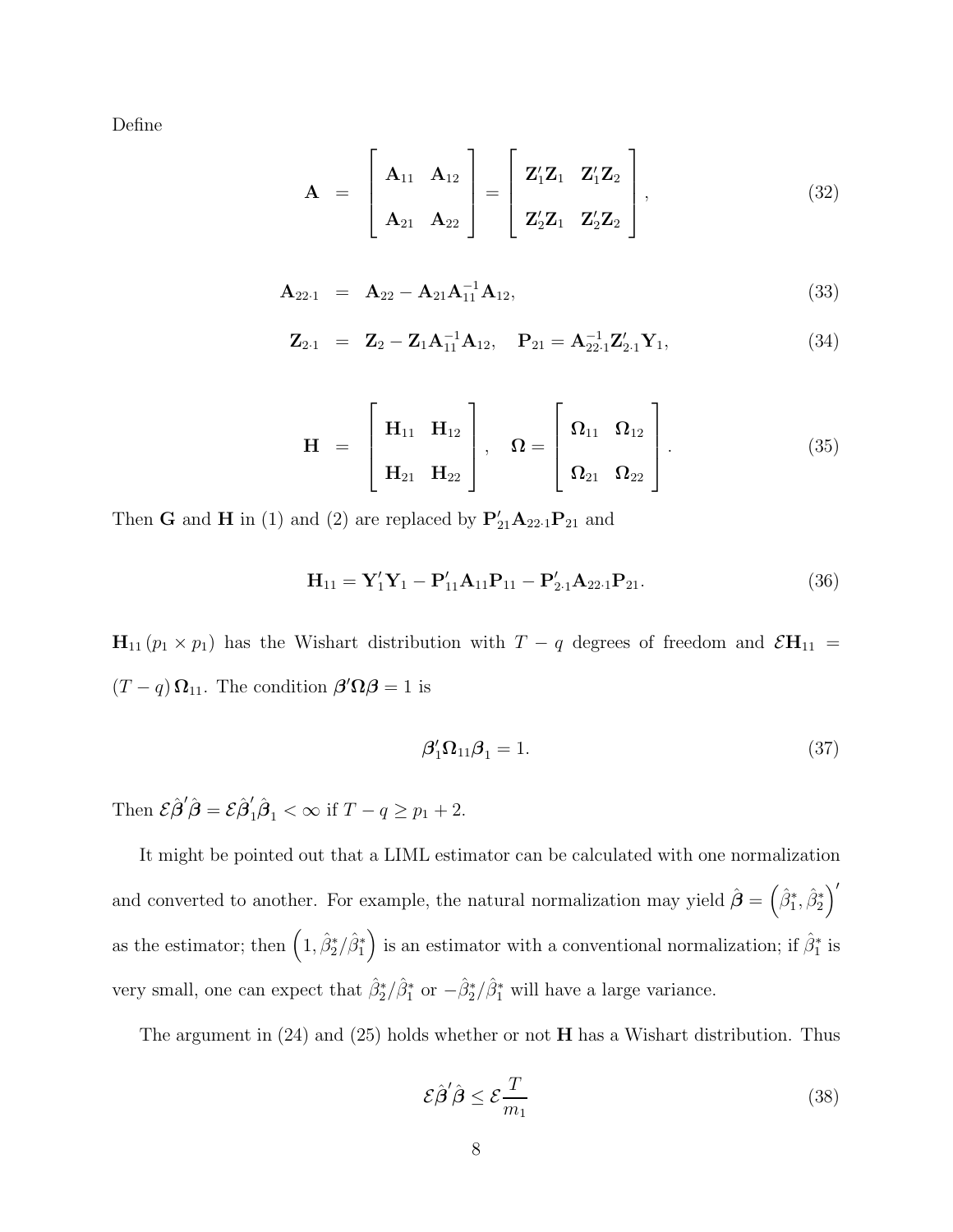if  $T - q \geq p$  when  $\hat{\boldsymbol{\beta}}$  has the natural normalization.

Suppose **H** has a density  $g(m_1, \ldots, m_p)$ , where  $m_1 < \ldots < m_p$  are the characteristic roots of **H**. Then the density of  $m_1, \ldots, m_p$  is

$$
\frac{\pi^{\frac{1}{2}p^2}g(m_1,\ldots,m_p)}{\Gamma_p\left(\frac{1}{2}p\right)}\,\Pi_{i>j}\left(m_i-m_j\right) \tag{39}
$$

[Anderson (2003), Theorem 13.3.1]. Then

$$
\mathcal{E}\frac{1}{m_1} \le \frac{\pi^{\frac{1}{2}p^2}}{\Gamma_p\left(\frac{1}{2}p\right)} \int_0^\infty \cdots \int_0^\infty m_1^{-1} m_2 \ldots m_p^{p-1} g\left(m_1, \ldots, m_p\right) \, dm_1 \ldots dm_p. \tag{40}
$$

Fuller (1977) suggested a modification of the LIML estimator with the conventional normalization to avoid the features of unbounded moments. Roughly speaking, the modification is a compromise between the two-stage least squares and the LIML estimator, replacing  $d_1$ in (1) by a quantity smaller than  $d_1$  and using the last  $p-1$  coordinates of (1). With the natural normalization there is no need for the Fuller modification.

## 5 Known covariance matrix.

When  $\Omega$  is known, the estimator is based on

$$
|\mathbf{G} - d\mathbf{\Omega}| = 0, \quad (\mathbf{G} - d_1 \mathbf{\Omega}) \mathbf{b} = \mathbf{0}
$$
 (41)

and is known as the LIMLK estimator. The natural normalization is  $\mathbf{b}'\Omega \mathbf{b} = 1$ . Let  $\Omega = \Gamma' \Delta \Gamma$ , where  $\Gamma' \Gamma = I$  and  $\Delta = \text{diag}(\delta_1, \dots, \delta_p)$ . Then

$$
1 = \mathbf{b}'\mathbf{\Gamma}'\Delta\mathbf{\Gamma}\mathbf{b} \le \mathbf{b}'\mathbf{\Gamma}'\mathbf{\Gamma}\mathbf{b}\min\left(\delta_1,\ldots,\delta_p\right)
$$
  
=  $\mathbf{b}'\mathbf{b}\min\left(\delta_1,\ldots,\delta_p\right).$  (42)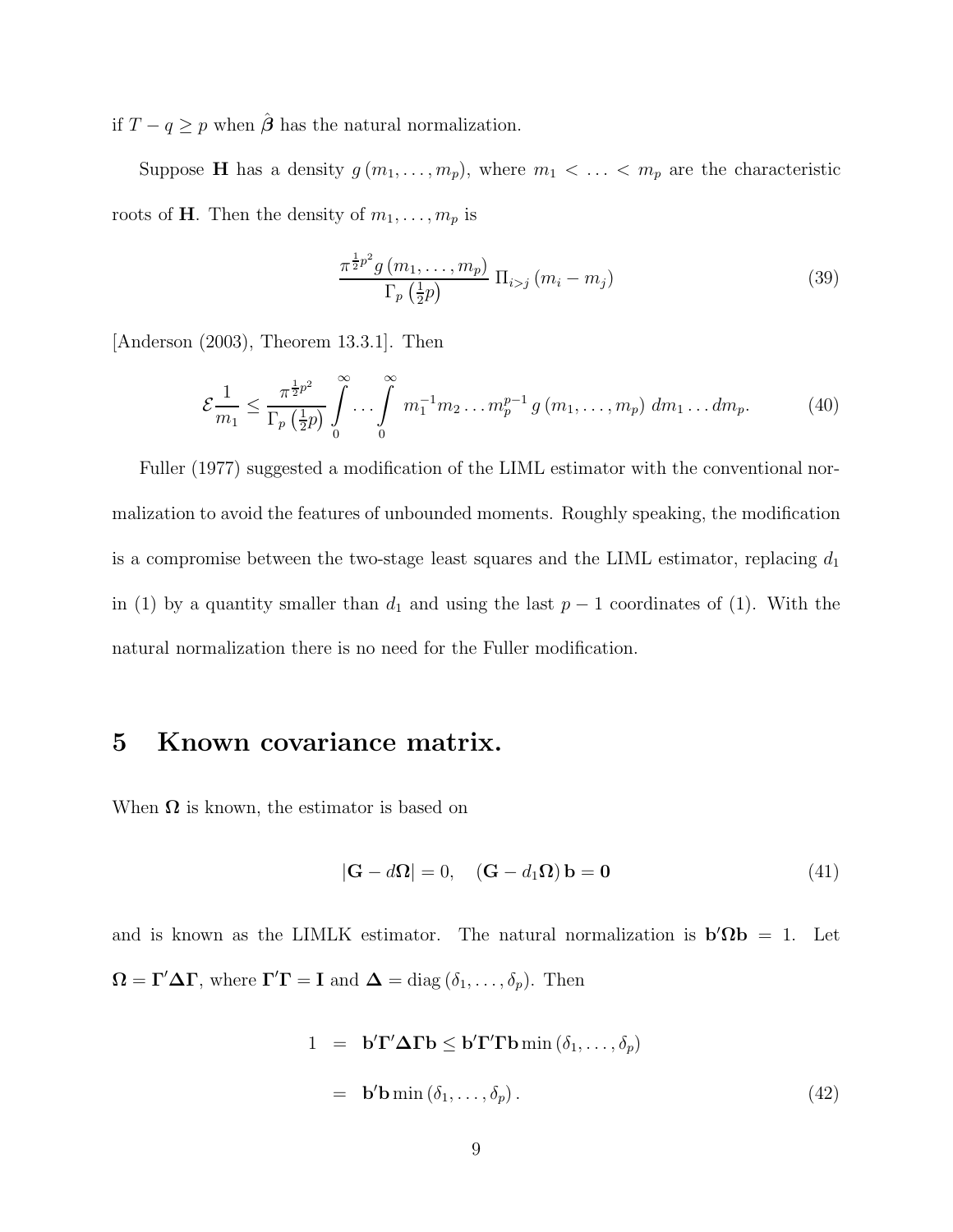Hence

$$
\mathcal{E}\mathbf{b}'\mathbf{b} \le \frac{1}{\min\left(\delta_1,\ldots,\delta_p\right)} < \infty. \tag{43}
$$

When  $\Omega = \Omega^* = I$  in (12), the transformation matrix C is orthogonal  $C'C = I$ . Anderson, Stein, and Zaman (1985) have proved an admissibility theorem that demonstrates an advantage of the natural normalization. Let  $\mathbf{\Omega} = \mathbf{I}_2$ ,  $\boldsymbol{\beta} = (\cos \phi, \sin \phi)'$ ,  $\boldsymbol{\alpha} = (-\sin \phi, \cos \phi)'$ , and  $\Pi = \eta \alpha'$ . Consider estimation of  $\phi$  with the loss function

$$
\sin^2\left(\hat{\phi} - \phi\right) = 1 - \left(\hat{\alpha}'\alpha\right)^2 = 1 - \left(\hat{\beta}'\beta\right)^2,\tag{44}
$$

where  $\hat{\boldsymbol{\alpha}}$  is an estimator of  $\boldsymbol{\alpha}$  and  $\hat{\phi}$  is the corresponding estimator of  $\phi$ . Then the solution of

$$
|\mathbf{G} - d\mathbf{I}_2| = 0, \quad (\mathbf{G} - d_1 \mathbf{I}_2) \mathbf{b}, \tag{45}
$$

and  $\mathbf{b}'\mathbf{b} = 1$  is the best invariant estimator for specified value of  $\eta' \eta$  (Theorem 1 of Anderson, Stein, and Zaman). Note that the risk,  $\mathcal{E} \sin^2(\hat{\phi} - \phi)$ , of an invariant procedure depends only on  $\eta'$ , It follows (Corollary 1 of Anderson, Stein and Zaman) that the LIMLK estimator with normalization  $\mathbf{b}'\mathbf{b} = 1$  and loss function (44) is *admissible*. Roughly speaking, for every  $\eta'\eta$  this LIMLK estimator minimizes  $\mathcal{E} \sin^2\left(\hat{\phi} - \phi\right)$ .

An intuitive understanding of the possible difficulty with the conventional normalization is to consider the case of  $G = 2$  and  $\mathbf{\Omega} = \mathbf{I}_2$ . Then in the natural normalization

$$
\boldsymbol{\beta} = \begin{bmatrix} \cos \phi \\ \sin \phi \end{bmatrix}, \quad \hat{\boldsymbol{\beta}} = \begin{bmatrix} \cos \hat{\phi} \\ \sin \hat{\phi} \end{bmatrix}, \tag{46}
$$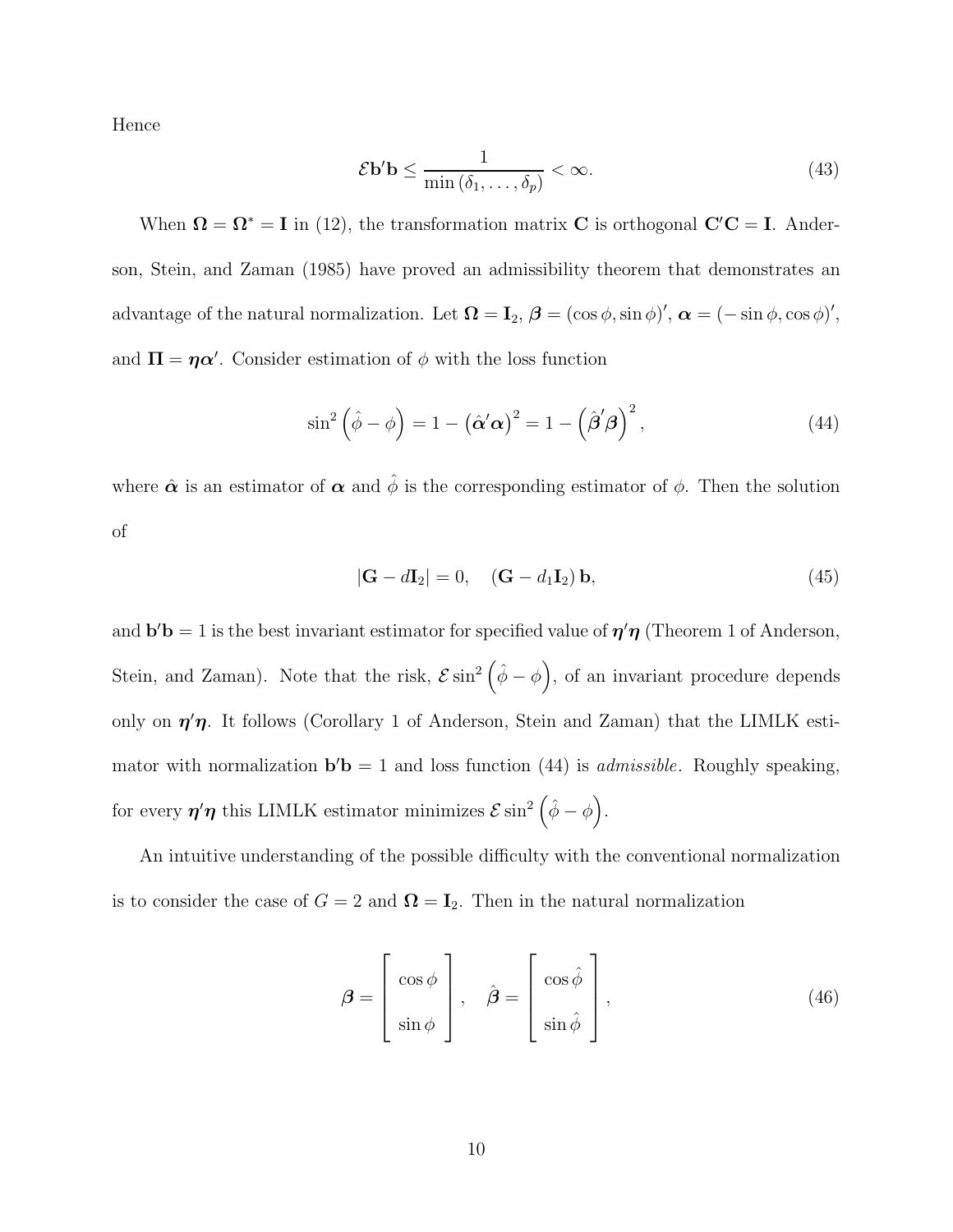while in the conventional normalization

$$
\boldsymbol{\beta}^* = \begin{bmatrix} 1 \\ \frac{\sin \phi}{\cos \phi} \end{bmatrix} = \begin{bmatrix} 1 \\ \tan \phi \end{bmatrix}, \quad \hat{\boldsymbol{\beta}}^* = \begin{bmatrix} 1 \\ \tan \hat{\phi} \end{bmatrix}.
$$
 (47)

If  $\phi$  is close to  $\pi/2$ , tan  $\phi$  will be large. (tan  $\phi \to \infty$  as  $\phi \to \pi/2$ .) Similarly  $\hat{\phi}$  will be close to  $\pi/2$ , tan $\hat{\phi}$  will be large, and  $\hat{\phi} - \phi$  can be expected to have a large variance.